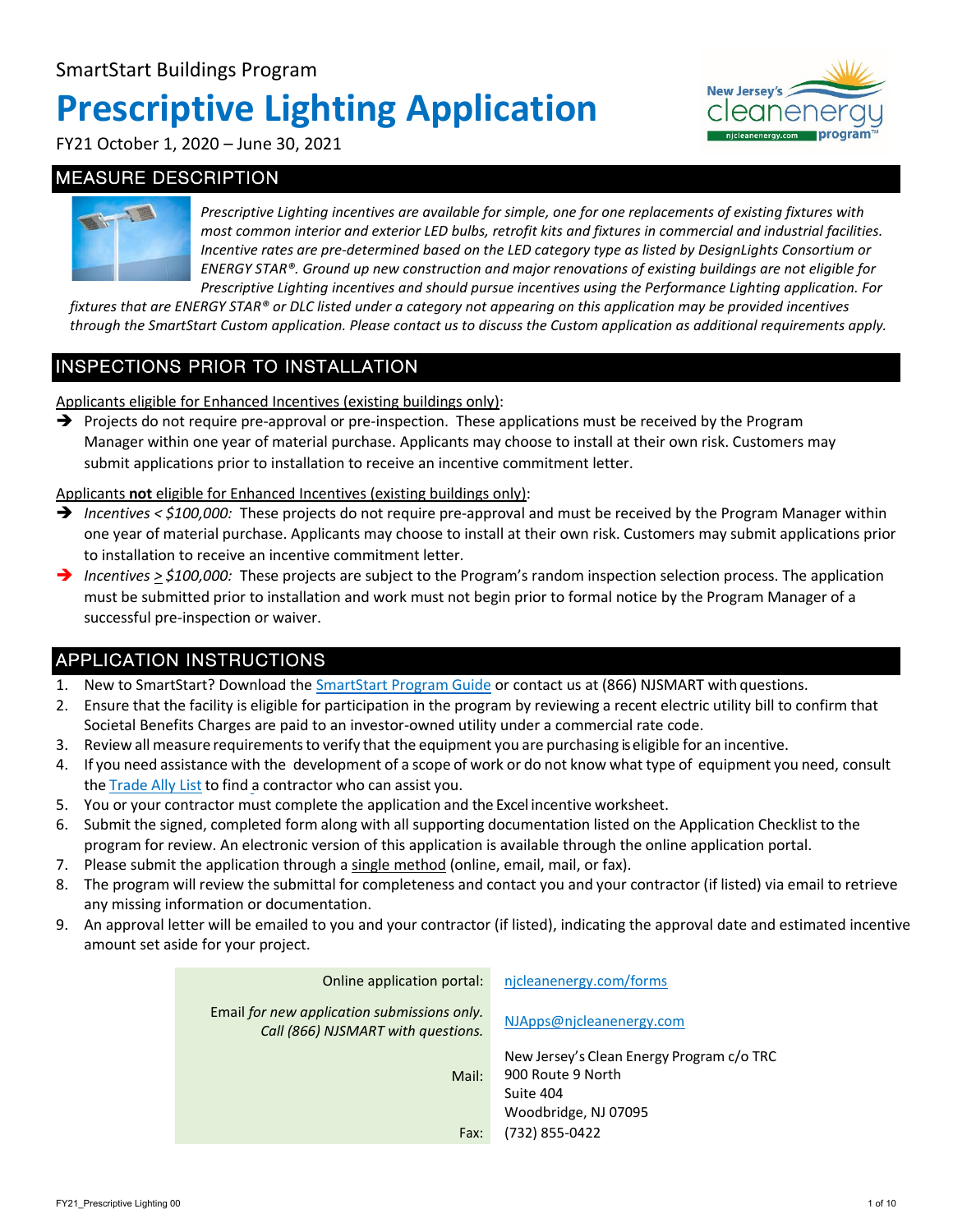## PRESCRIPTIVE LIGHTING INCENTIVE RATES

|        | Design Lights Consortium <sup>®</sup> Qualified Products    | <b>Measure</b><br>Code | <b>Incentive</b><br>Rate |
|--------|-------------------------------------------------------------|------------------------|--------------------------|
| S<br>ш | 2' Linear Replacement Lamps (UL Type A, Type B, Type C)     | PL <sub>1</sub>        | \$3/tube                 |
| В      | 3' Linear Replacement Lamps (UL Type A, Type B, Type C)     | PL <sub>2</sub>        | \$5/tube                 |
| ◠<br>ш | 4' Linear Replacement Lamps (UL Type A, Type B, Type C)     | PL <sub>3</sub>        | \$5/tube                 |
|        | 8' Linear Replacement Lamps (UL Type A, Type B, Type C)     | PL <sub>4</sub>        | \$10/tube                |
|        | U-Bend Linear Replacement Lamps (UL Type A, Type B, Type C) | PL <sub>5</sub>        | \$5/tube                 |

| Design Lights Consortium <sup>®</sup> Qualified Products                                                              |                        | <b>Measure</b><br>Code | Incentive<br>Rate |
|-----------------------------------------------------------------------------------------------------------------------|------------------------|------------------------|-------------------|
| 1x4 Luminaires for Ambient Lighting of Interior Commercial Spaces                                                     | Includes Integrated-   | PL6                    | \$15/fixture      |
| 2x2 Luminaires for Ambient Lighting of Interior Commercial Spaces                                                     | Style Retrofits and    | PL7                    | \$15/fixture      |
| 2x4 Luminaires for Ambient Lighting of Interior Commercial Spaces                                                     | Linear-Style Retrofits | PL8                    | \$25/fixture      |
|                                                                                                                       | ≤125 Watt              | PL9                    | \$50/fixture      |
| High-Bay or Low-Bay Luminaires for Commercial and Industrial Buildings<br>- Incentive is based on LED fixture wattage | >125W to ≤250W         | <b>PL10</b>            | \$75/fixture      |
|                                                                                                                       | >250 Watt              | <b>PL11</b>            | \$150/fixture     |
|                                                                                                                       | ≤125 Watt              | <b>PL12</b>            | \$50/fixture      |
| High-Bay Aisle Luminaires<br>- Incentive is based on LED fixture wattage                                              | >125W to ≤250W         | <b>PL13</b>            | \$75/fixture      |
|                                                                                                                       | >250 Watt              | <b>PL14</b>            | \$150/fixture     |
|                                                                                                                       | 2' Length              | <b>PL15</b>            | \$15/fixture      |
|                                                                                                                       | 3' Length              | <b>PL16</b>            | \$20/fixture      |
| <b>Linear Ambient Luminaires</b><br>- Includes Indirect, Indirect/Direct, Direct/Indirect and Direct                  | 4' Length              | <b>PL17</b>            | \$25/fixture      |
|                                                                                                                       | 6' Length              | <b>PL18</b>            | \$30/fixture      |
|                                                                                                                       | 8' Length              | <b>PL19</b>            | \$40/fixture      |
|                                                                                                                       | 2' Length              | <b>PL20</b>            | \$15/fixture      |
| Retrofit Kit for Direct Linear Ambient Luminaires                                                                     | 4' Length              | <b>PL21</b>            | \$15/fixture      |
|                                                                                                                       | 8' Length              | <b>PL22</b>            | \$25/fixture      |
| Stairwell/Passageway Luminaires                                                                                       |                        | <b>PL23</b>            | \$45/fixture      |
| <b>Track or Mono-Point Directional Luminaires</b>                                                                     |                        | <b>PL24</b>            | \$30/fixture      |
| Wall-Wash Luminaires                                                                                                  |                        | <b>PL25</b>            | \$55/fixture      |
| 4-Pin Based LED Lamps replacing 4-Pin CFL Lamps                                                                       |                        | <b>PL26</b>            | \$5/lamp          |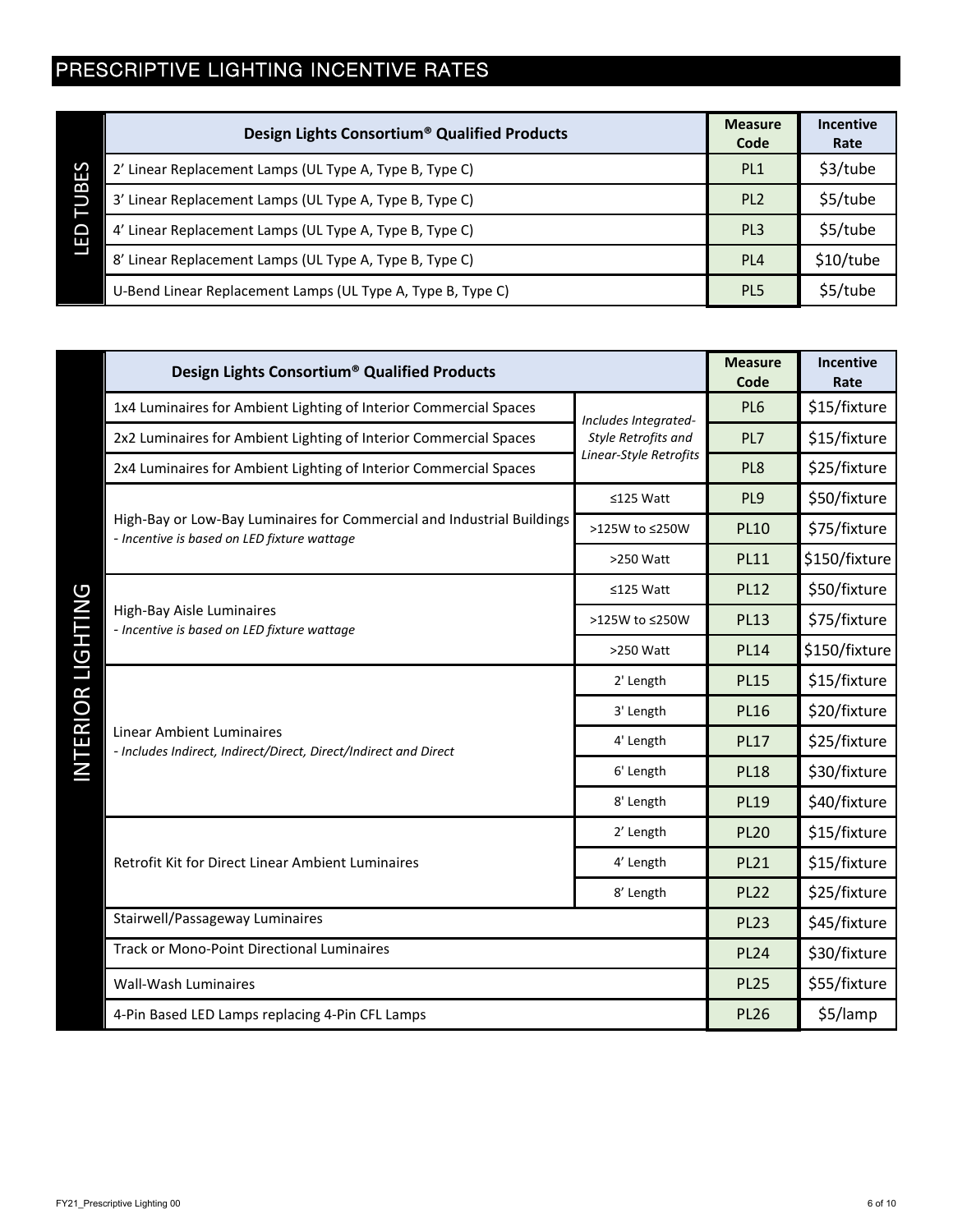## PRESCRIPTIVE LIGHTING INCENTIVE RATES (CONTINUED)

|             | Design Lights Consortium <sup>®</sup> Qualified Products                                | <b>Measure</b><br>Code | <b>Incentive</b><br>Rate |
|-------------|-----------------------------------------------------------------------------------------|------------------------|--------------------------|
|             | Architectural Flood and Spot Luminaires                                                 | <b>PL27</b>            | \$50/fixture             |
| <b>DN</b>   | <b>Bollards</b>                                                                         | <b>PL28</b>            | \$50/fixture             |
| <b>GHTI</b> | Fuel Pump Canopy Luminaires (Includes new and Retrofit Kits)                            | <b>PL29</b>            | \$100/fixture            |
| Е           | Landscape/Accent Flood and Spot                                                         | <b>PL30</b>            | \$25/fixture             |
| <b>IOR</b>  | Outdoor Wall-Mounted Area Luminaires (Includes Full-Cutoff, Non-Cutoff and Semi-cutoff) | <b>PL31</b>            | \$50/fixture             |
| TER         | Outdoor Pole/Arm-Mounted Area and Roadway Luminaires (Includes new and Retrofit Kits)   | <b>PL32</b>            | \$100/fixture            |
| 쥬           | Outdoor Pole/Arm-Mounted Decorative Luminaires (Includes new and Retrofit Kits)         | <b>PL33</b>            | \$50/fixture             |
|             | Parking Garage Luminaires (Includes new and Retrofit Kits)                              | <b>PL34</b>            | \$100/fixture            |
|             | Large Outdoor Pole/Arm-Mounted Area and Roadway Retrofit                                | <b>PL35</b>            | \$150/fixture            |

| $\sigma$<br>Ë,<br>ပ<br>Ō | Design Lights Consortium <sup>®</sup> Qualified Products                                                                          |                  | <b>Measure</b><br>Code | <b>Incentive</b><br>Rate |
|--------------------------|-----------------------------------------------------------------------------------------------------------------------------------|------------------|------------------------|--------------------------|
|                          | Mogul (E39) Screw-Base LED Lamps for existing HID Retrofit<br>(Exterior/Interior)<br>- Incentive is based on new LED lamp wattage | $\leq$ 125 Watt  | <b>PL36</b>            | \$50/lamp                |
|                          |                                                                                                                                   | >125 W to ≤250 W | <b>PL37</b>            | \$75/lamp                |
|                          |                                                                                                                                   | $>250$ Watt      | <b>PL38</b>            | \$150/lamp               |

| O                          | Design Lights Consortium <sup>®</sup> Qualified Products |            | <b>Measure</b><br>Code | <b>Incentive</b><br>Rate |
|----------------------------|----------------------------------------------------------|------------|------------------------|--------------------------|
|                            | Display Case Luminaires                                  |            | <b>PL39</b>            | \$15/fixture             |
| Е<br><b>RIG</b><br>щ<br>RE | Refrigerated Case Luminaires (Horizontal or Vertical)    | 4' Fixture | <b>PL40</b>            | \$15/fixture             |
|                            |                                                          | 5' Fixture | <b>PL41</b>            | \$20/fixture             |
|                            |                                                          | 6' Fixture | <b>PL42</b>            | \$25/fixture             |

| O | Design Lights Consortium <sup>®</sup> Qualified Products    |              | <b>Measure</b><br>Code | <b>Incentive</b><br>Rate |
|---|-------------------------------------------------------------|--------------|------------------------|--------------------------|
|   | Indoor Horticultural Facilities Operating > 3000 hours/year | > 500 Watt   | <b>PL43</b>            | \$250/fixture            |
|   |                                                             | $<$ 500 Watt | <b>PL44</b>            | \$150/fixture            |
|   | Indoor Horticultural Facilities Operating < 3000 hours/year | > 500 Watt   | <b>PL45</b>            | \$200/fixture            |
|   |                                                             | $<$ 500 Watt | <b>PL46</b>            | \$50/fixture             |